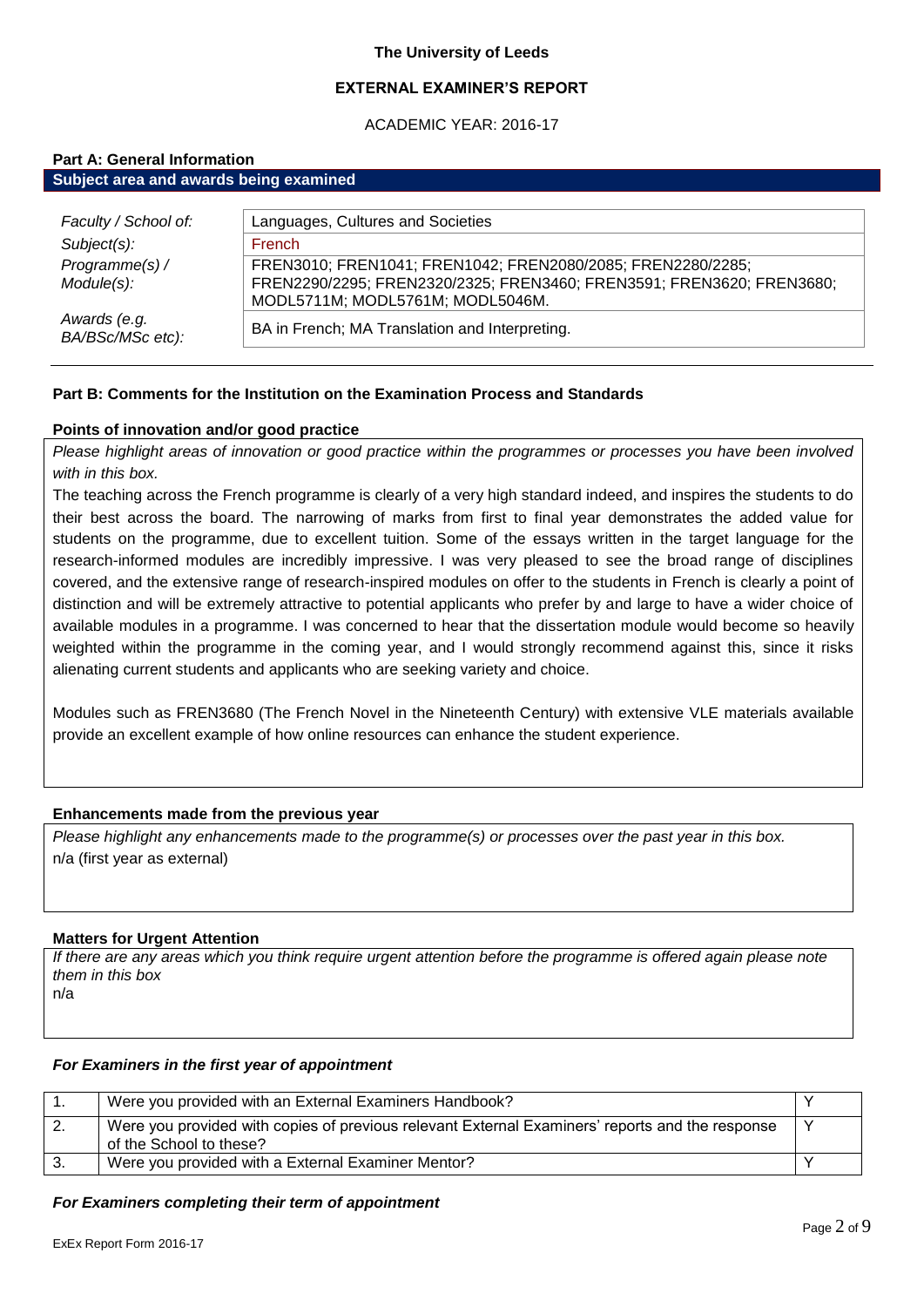| -4. | Have you observed improvements in the programme(s) over the period of your appointment?            | n/a |
|-----|----------------------------------------------------------------------------------------------------|-----|
| -5. | Has the school responded to comments and recommendations you have made?                            |     |
| 6.  | Where recommendations have not been implemented, did the school provide clear reasons for<br>this? | n/a |
|     | Have you acted as an External Examiner Mentor?                                                     |     |

*Please comment on your experience of the programme(s) over the period of your appointment, remarking in particular on changes from year to year and the progressive development and enhancement of the learning and teaching provision, on standards achieved, on marking and assessment and the procedures of the School*

This is my first year as external at Leeds. I found the marking and assessment rigorous and thorough. Internal moderation was meticulously and scrupulously carried out, with full reports provided for the externals of these processes. The administrative processes seemed to run extremely smoothly, and I was most impressed by the whole operation, and by the dedication of colleagues in French to student assessment.

## **Standards**

| $\overline{8}$ .                                                                             | Is the overall programme structure coherent and appropriate for the level of study?                                                                                                                                                                                                                                                                                                                                                                                                                                                                                                                                                                                                                                           | Υ              |
|----------------------------------------------------------------------------------------------|-------------------------------------------------------------------------------------------------------------------------------------------------------------------------------------------------------------------------------------------------------------------------------------------------------------------------------------------------------------------------------------------------------------------------------------------------------------------------------------------------------------------------------------------------------------------------------------------------------------------------------------------------------------------------------------------------------------------------------|----------------|
| 9.                                                                                           | Does the programme structure allow the programme aims and intended learning outcomes to be<br>met?                                                                                                                                                                                                                                                                                                                                                                                                                                                                                                                                                                                                                            | Υ              |
| 10.                                                                                          | Are the programme aims and intended learning outcomes commensurate with the level of award?                                                                                                                                                                                                                                                                                                                                                                                                                                                                                                                                                                                                                                   | Υ              |
| 11.                                                                                          | Did the Aims and ILOs meet the expectations of the national subject benchmark (where relevant)?                                                                                                                                                                                                                                                                                                                                                                                                                                                                                                                                                                                                                               | Y              |
| 12.                                                                                          | Is the programme(s) comparable with similar programmes at other institutions?                                                                                                                                                                                                                                                                                                                                                                                                                                                                                                                                                                                                                                                 | $\overline{Y}$ |
|                                                                                              | Please use this box to explain your overall impression of the programme structure, design, aims and intended<br>learning outcomes.<br>The programme structure, based on the examples that I saw, is well-thought out and balanced, with a pleasingly<br>broad range of topics covered from the medieval to the contemporary, and across a range of disciplines including<br>literary studies, history, politics, art history, linguistics, film and visual culture. As stated above, it is the impressive<br>breadth that makes the programme at Leeds distinctive and attractive to prospective students. The ILOs are<br>consistent with the level of the award, and amply meet the expectations of the subject benchmarks. |                |
| 13.                                                                                          | Is the influence of research on the curriculum and learning and teaching clear?                                                                                                                                                                                                                                                                                                                                                                                                                                                                                                                                                                                                                                               | Y              |
|                                                                                              | Please explain how this is/could be achieved (examples might include: curriculum design informed by current<br>research in the subject; practice informed by research; students undertaking research)                                                                                                                                                                                                                                                                                                                                                                                                                                                                                                                         |                |
|                                                                                              | The excellent range of first class and upper second marks obtained by students taking research-inspired modules -<br>especially at final year - show clear evidence of how exposure to and involvement in staff research can have<br>extremely positive effects.                                                                                                                                                                                                                                                                                                                                                                                                                                                              |                |
| 14.                                                                                          | Does the programme form part of an Integrated PhD?                                                                                                                                                                                                                                                                                                                                                                                                                                                                                                                                                                                                                                                                            | N              |
|                                                                                              | Please comment on the appropriateness of the programme as training for a PhD:                                                                                                                                                                                                                                                                                                                                                                                                                                                                                                                                                                                                                                                 |                |
| 15.                                                                                          | Does the programme include clinical practice components?                                                                                                                                                                                                                                                                                                                                                                                                                                                                                                                                                                                                                                                                      | N              |
| Please comment on the learning and assessment of practice components of the curriculum here: |                                                                                                                                                                                                                                                                                                                                                                                                                                                                                                                                                                                                                                                                                                                               |                |
| 16.                                                                                          | Is the programme accredited by a Professional or Statutory Regulatory Body (PSRB)?                                                                                                                                                                                                                                                                                                                                                                                                                                                                                                                                                                                                                                            | N              |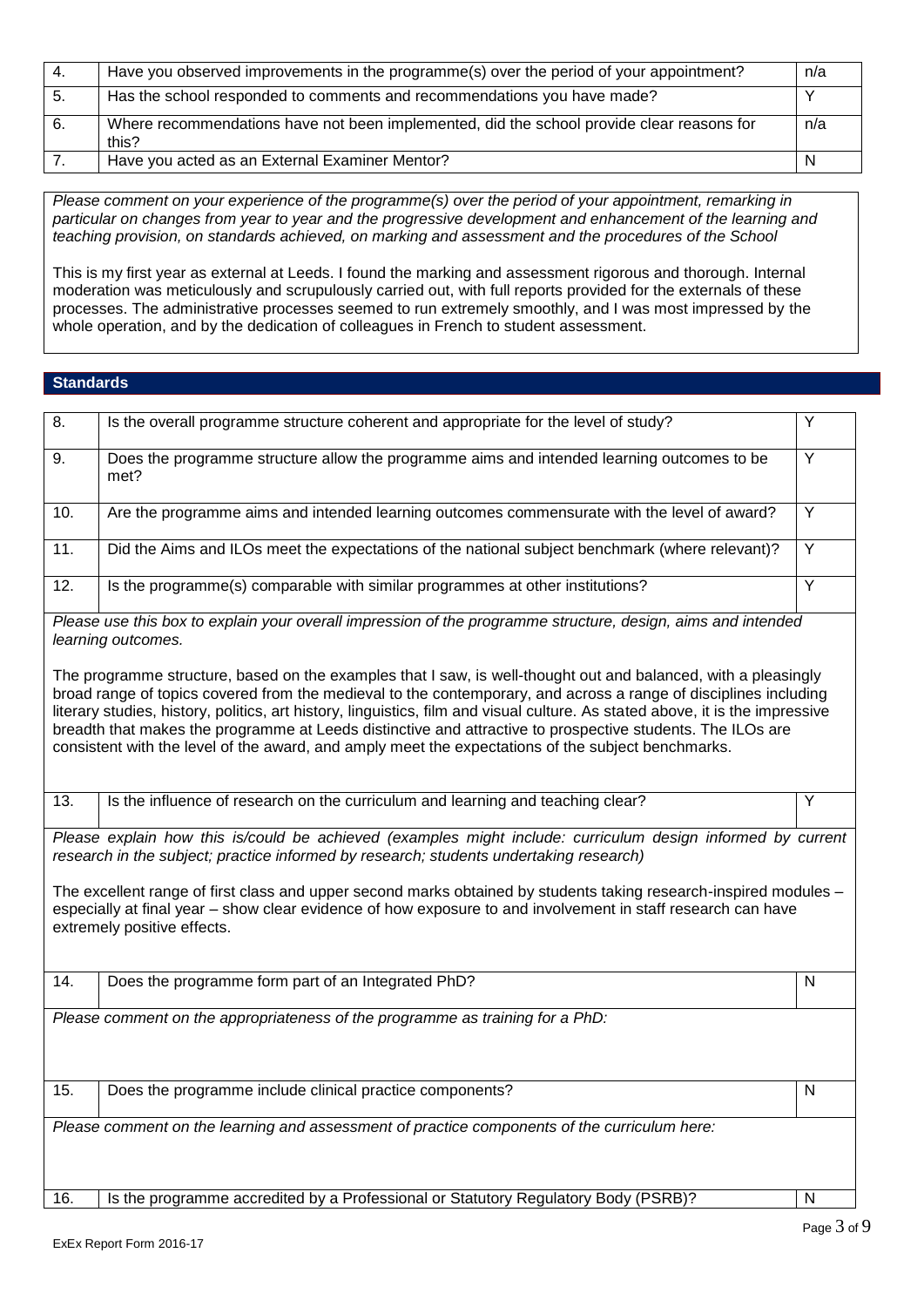*Please comment on the value of, and the programme's ability to meet, PSRB requirements here:* n/a

# **Assessment and Feedback**

| 17.                                                                                                                                                                                                                                                                                                                                                                                                                                                                                                                                                                                                                          | Does the programme design clearly align intended learning outcomes with assessment?                                                | Y |
|------------------------------------------------------------------------------------------------------------------------------------------------------------------------------------------------------------------------------------------------------------------------------------------------------------------------------------------------------------------------------------------------------------------------------------------------------------------------------------------------------------------------------------------------------------------------------------------------------------------------------|------------------------------------------------------------------------------------------------------------------------------------|---|
| Please comment on the assessment methods and the appropriateness of these to the ILOs, in particular: the design<br>and structure of the assessment methods, and the arrangements for the marking of modules and the classification<br>of awards; the quality of teaching, learning and assessment methods that may be indicated by student<br>performance.                                                                                                                                                                                                                                                                  |                                                                                                                                    |   |
| Assessment methods were entirely appropriate to the ILOs for modules. As stated above, marking and moderation<br>processes were rigorous and consistent across the range of materials I looked at.                                                                                                                                                                                                                                                                                                                                                                                                                           |                                                                                                                                    |   |
| 18.                                                                                                                                                                                                                                                                                                                                                                                                                                                                                                                                                                                                                          | Is the design and structure of the assessment methods appropriate to the level of award?                                           | Y |
| 19.                                                                                                                                                                                                                                                                                                                                                                                                                                                                                                                                                                                                                          | Were students given adequate opportunity to demonstrate their achievement of the programme<br>aims and intended learning outcomes? | Y |
| Please comment on the academic standards demonstrated by the students and, where possible, their performance<br>in relation to students on comparable courses; the strengths and weaknesses of the students as a cohort:                                                                                                                                                                                                                                                                                                                                                                                                     |                                                                                                                                    |   |
| The performances across the board were on a par with students at a similar level elsewhere. There were some very<br>impressive performances in the advanced language skills paper (FREN3010) with an unusually large proportion of<br>high firsts. This was perhaps due to students having access to a dictionary during the examination. These marks<br>were looked at in relation to other marks for this element, and standards were found to be entirely consistent across<br>the full range of marks for final year language. All marks were found to be secure. These are simply well-taught and<br>talented students. |                                                                                                                                    |   |
| Please use this box to provide any additional comments you would like to make in relation to assessment and<br>feedback:<br>n/a                                                                                                                                                                                                                                                                                                                                                                                                                                                                                              |                                                                                                                                    |   |

# **The Progression and Awards Process**

| $\overline{20}$ . | Were you provided with guidance relating to the External Examiners role, powers and<br>responsibilities in the examination process? | Υ |
|-------------------|-------------------------------------------------------------------------------------------------------------------------------------|---|
| 21.               | Was the progression and award guidance provided sufficient for you to act effectively as an<br><b>External Examiner?</b>            | Y |
| 22.               | Did you receive appropriate programme documentation for your area(s) of responsibility?                                             | Υ |
| 23.               | Did you receive appropriate module documentation for your area(s) of responsibility?                                                | Υ |
| 24.               | Did you receive full details of marking criteria applicable to your area(s) of responsibility?                                      | Υ |
| 25.               | Were you provided with all draft examination papers/assessments?                                                                    | Y |
| 26.               | Was the nature and level of the assessment questions appropriate?                                                                   | Y |
| 27.               | Were suitable arrangements made to consider your comments on assessment questions?                                                  | Y |
| 28.               | Was sufficient assessed work made available to enable you to have confidence in your evaluation<br>of the standard of student work? | Y |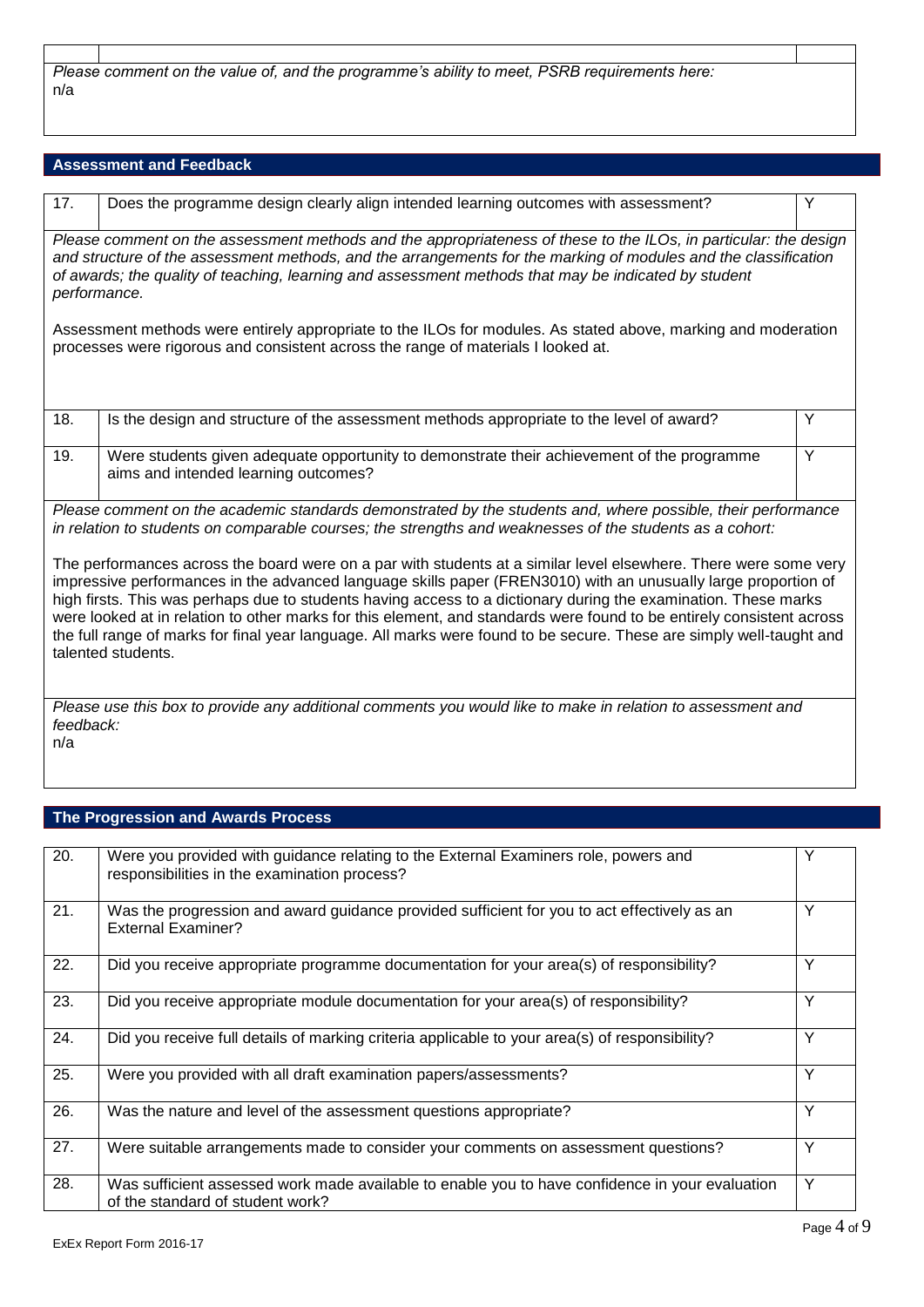| 29. | Were the examination scripts clearly marked/annotated?                                                                                            | Υ |
|-----|---------------------------------------------------------------------------------------------------------------------------------------------------|---|
| 30. | Was the choice of subjects for final year projects and/or dissertations appropriate?                                                              | Υ |
| 31. | Was the method and standard of assessment appropriate for the final year projects and/or<br>dissertations?                                        | Υ |
| 32. | Were the administrative arrangements satisfactory for the whole process, including the operation of<br>the Progression and Awards Board?          | Y |
| 33. | Were you able to attend the Progression and Awards Board meeting?                                                                                 | Υ |
| 34. | Were you satisfied with the recommendations of the Progression and Awards Board?                                                                  | Υ |
| 35. | Were you satisfied with the way decisions from the School Special Circumstances meeting were<br>communicated to the Progression and Awards Board? | Υ |
|     | Please use this box to provide any additional comments you would like to make on the questions above:                                             |   |

I am extremely grateful to  $\qquad \qquad$ , and to the staff of French for welcoming me so warmly to this role, and for providing me throughout the year, and at the boards this June, all the necessary materials most promptly, and responding to my queries efficiently and swiftly. Everything ran very smoothly, thanks to the excellent work of these colleagues, and to the administrative staff behind the scenes.

## **Other comments**

**Please use this box if you wish to make any further comments not covered elsewhere on the form**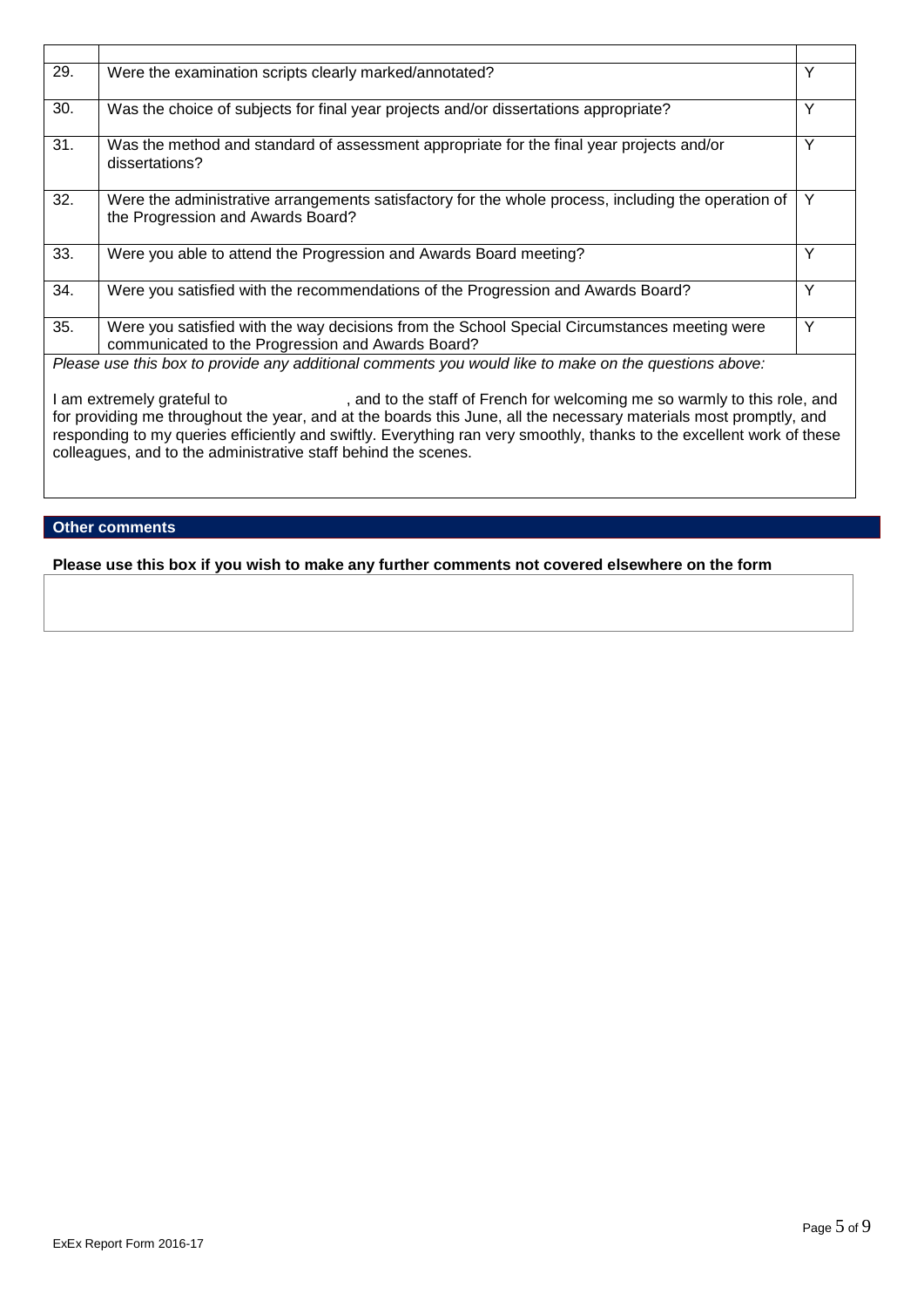## **Name of School and Head of School (or nominee)#**

| Title and Name of<br>Responder:<br>Position*: | LCS Assessment Lead with the Director of French                            |
|-----------------------------------------------|----------------------------------------------------------------------------|
| Faculty / School of:                          | Faculty of Arts and Humanities, School of Languages Cultures and Societies |
| Address for                                   | University of Leeds                                                        |
| communication:                                | Leeds LS2 9JT                                                              |
| Email:                                        |                                                                            |
| Telephone:                                    |                                                                            |

*\*If the individual responding to the report is not the Head of School please state their position within the School.*

## **Completing the School response**

The completed School response (including the full original report) should be attached to an e-mail and sent to the Pro-Dean for Student Education in the relevant Faculty. Following approval by the Pro-Dean for Student Education, the School must send the response (including the full original report) directly to the External Examiner. A copy must also be emailed to the Quality Assurance Team at gat@leeds.ac.uk. External Examiners should receive a formal response no later than six weeks after receipt of the original report.

## *Response to Points of innovation and/or good practice*

### LCS collective response:

Programmes within the School are regarded very positively overall and are seen by our external examiners as being of high quality, with excellent teaching and student performance.

It is extremely pleasing to receive positive feedback in the area of innovation, not least because of the ongoing investment that colleagues make in this respect. The clear presence of research-led teaching is balanced with the ongoing diversity of modules we are able to offer our students. The development of the Final Year Project, commended as an enhancement, is reflected in the research methodology training offered across our subject areas. In addition, we have been commended for the rigorous approach to assessment, with clear communication to students and excellent administrative organisation. The use of different approaches to assessment to respond to the range of skills we want our students to develop is also noted with thanks.

We are grateful to our external examiners for identifying instances of innovative assessment, accompanied by clear feedback, and in particular it is pleasing to see where this has been a noted as a focus of improvement for subject areas. Further good practice has been identified in our enhanced use of digital resources and of the VLE, including the introduction of online marking in some areas, ongoing discussions about Health and Safety notwithstanding.

Other areas of good practice identified included the presentation of awards to recognise outstanding academic achievements, as well as the development of key skills that link directly to employability. Praise is consistently seen in relation to high standards of teaching throughout the School, in the existence of co-taught L2 and L3 cohorts in some subject areas – a practice under discussion for wider School implementation in order to extend module choice – and in the rigour of processes overall.

#### Subject area individual response:

I thanks for constructive comments on the French degree programmes. I am pleased to read appraisal of the standard of our teaching, the diversity of our modules, the use of target language in written essays, and the improvement in student performance as they progress.

I note the comments about the threat of a potential compulsory 40-credit FYP to the quality of the programmes and will pass them on to relevant colleagues. This supports and reinforces the view of the French section.

I note with pleasure the comments on the resources for FREN3680 (The French Novel in the Nineteenth Century) and will pass them on to the relevant tutor.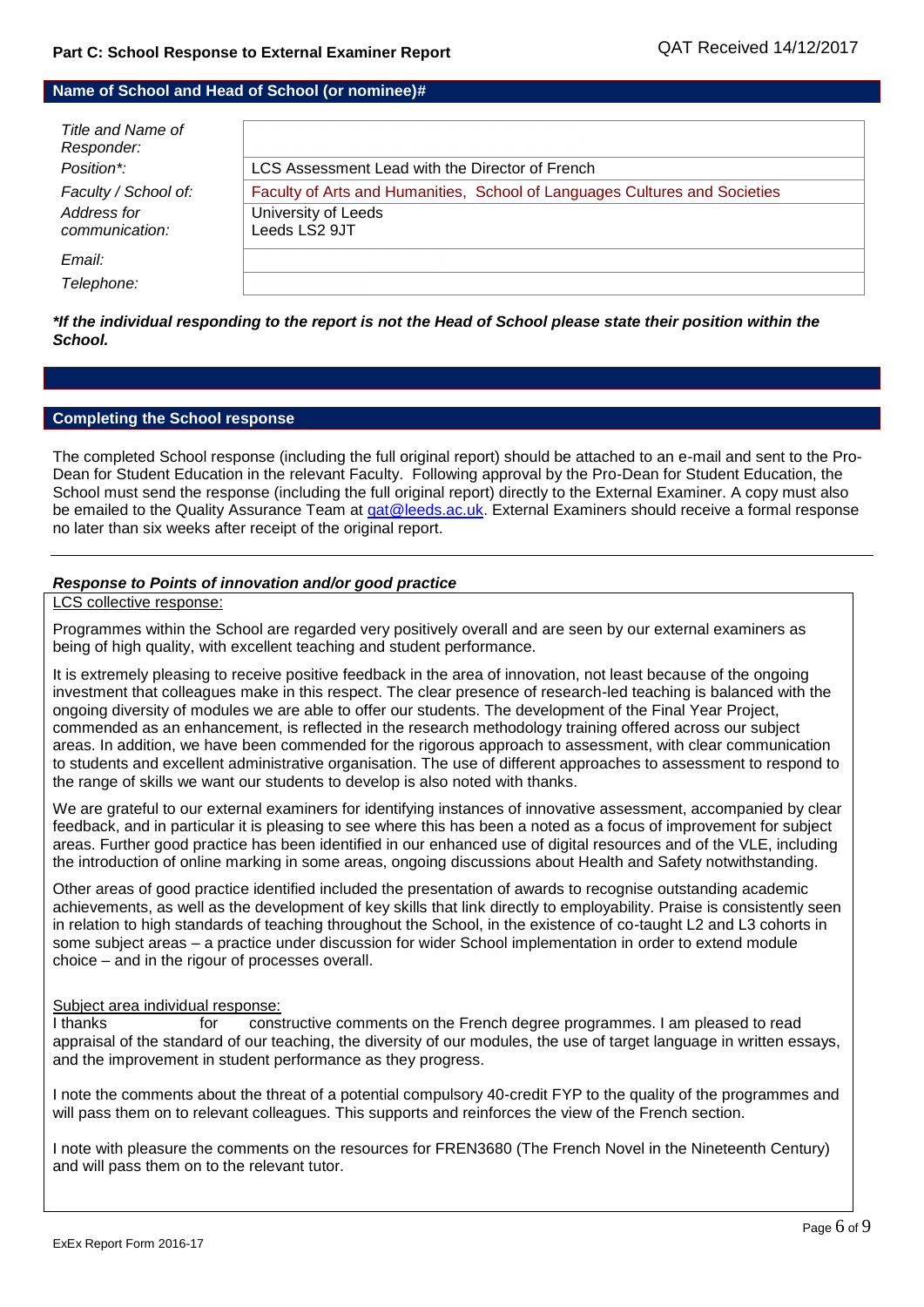LCS collective response:

Pleasingly, in response to the question about enhancements made since last year there was very reassuring evidence of subject areas having responded to examiners' previous comments. Moreover, there were many instances where there were no necessary enhancements because nothing had been deemed necessary to mention in the previous year.

Subject area individual response: N/A

## *Response to Matters for Urgent Attention*

*If any areas have been identified for urgent attention before the programme is offered again please provide a specific response to them here:*

#### LCS collective response:

Only five of the School's 30 external examiners for UG programmes raised matters for urgent attention. Two of these concerns the implementation of the University policy that all students starting their degree in 2017-18 must undertake a 40-credit Final Year Project (a Final Year Project became compulsory for all students starting their degree in 2014-15). One external examiner was concerned that this would impact upon the provision of a wide range of Level 3 optional modules, restrict the development of employability skills, and that some students would not be suited to such a mode of working. Other external examiners also voiced similar concerns in relation to module choice, though not as a matter for urgent attention.

In 2016-17, LCS developed a suite of School-wide 40-credit and 20-credit FYP modules, intended to replace the separate subject-level dissertation modules in most subject areas. They include traditional dissertation and extended essay variants, both 20- and 40-credit translation projects and a 40-credit digital documentary project. These modules were piloted in German, Russian and Slavonic Studies, Arabic, Islamic and Middle Eastern Studies, and East Asian Studies. In 2017-18 they have been rolled out across all subject areas in the School. Students doing a degree in the relevant language may choose to write their FYP in French, German, Russian, Spanish or Portuguese.

Enrolment figures indicate that approximately 2/3 of students have opted for a 40-credit FYP, suggesting that students welcome the opportunity to undertake a weighty independent project. The variety of FYP formats is intended to address the fact that not all students are suited to a traditional dissertation format. For students taking the traditional dissertation variants, the peer group meetings, organised by the students themselves, and the presentation of their research at the FYP Conference, develop employability skills; the option to write in the target language in some subject areas enables students to showcase their language ability. The School is also exploring the possibility of co-teaching Level 2 and Level 3 variants of the same module, a system already practised successfully in some subject areas, in order to extend module choice more efficiently. Whilst we are grateful that external examiners have suggested grounds for caution, for the above reasons we believe that we are responding to University policy in a way that will benefit our students and will not restrict their options. We will continue to monitor the place of the FYP and module choice in our curriculum as part of the School-wide curriculum review and programme reform currently underway and due to be implemented in 2019-20. The School continues to discuss and work with the subject area to consider remaining concerns where there seems to be a discrepancy with wider School and institutional experience.

Another external examiner raised a concern relating to moderation of School FYP marks when marking is done within subject areas and the role of subject external examiners in recommending changes to FYP marks in isolation from the School-wide set of marks. We greatly appreciate the identification of such concerns during the FYP's pilot year and we are seeking advice from the Faculty Assessment and Standards Group. We will provide specific guidance to external examiners on the moderation of School FYP marks in May 2018.

The other matters for urgent attention were concerns about exam questions, assessment and August resit administration, relating to specific subject areas. Each of these issues is being addressed in the subject areas concerned.

Subject area individual response: N/A

#### *Response to questions 1-7 (and related comments)*

*Schools may provide a general response; however, where Examiners raise specific points these must be addressed individually:*

LCS collective response:

We are extremely grateful to those external examiners who have reached the end of their term of appointment. We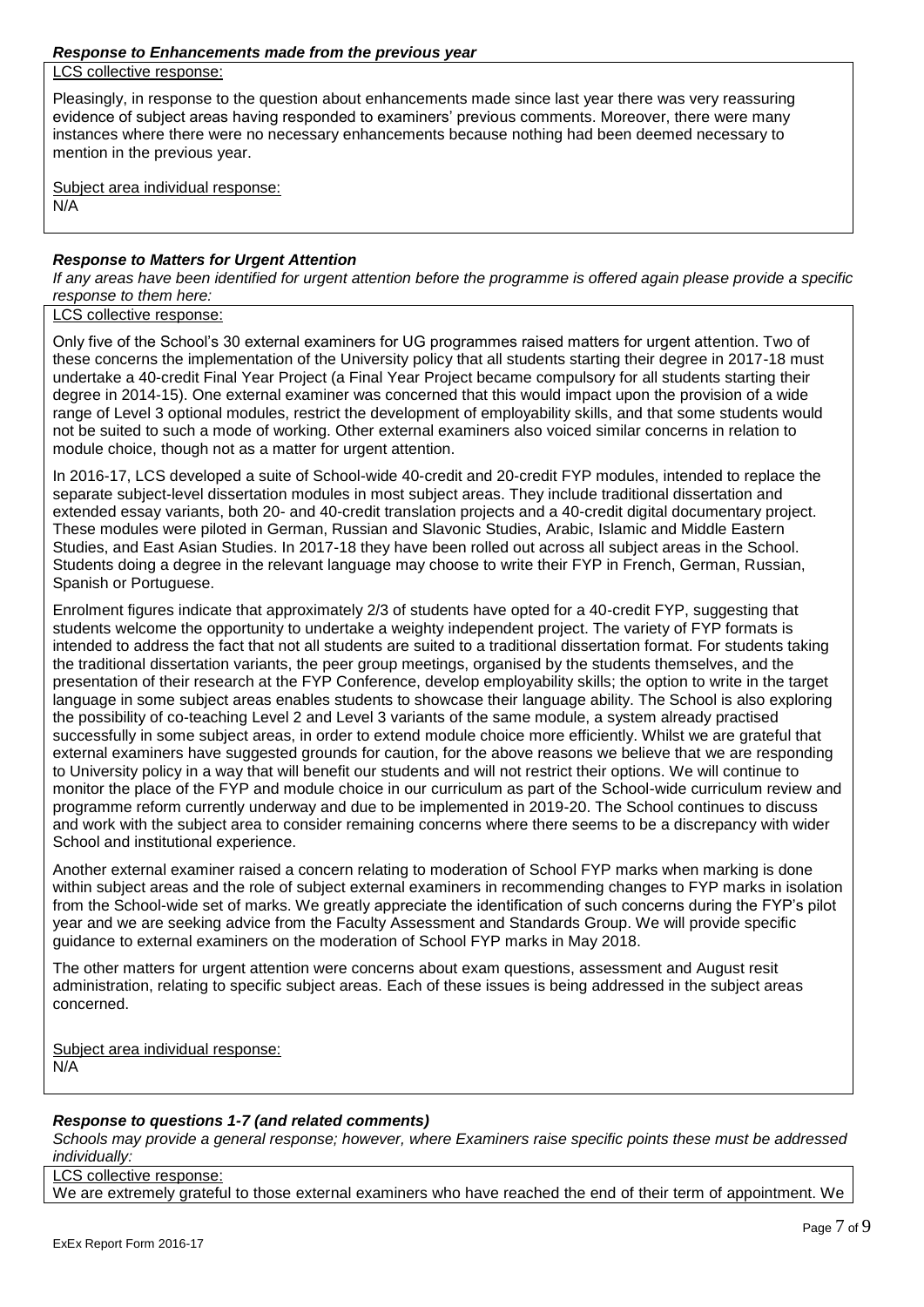thank you for your support, feedback and collegiality during your tenure. We are also very grateful to those of you who acted as mentors for external examiners new to the role. More than one external examiner suggested that it would be useful to arrange meetings between externals and students. This is a valuable suggestion, and we will consider how to implement this during the externals' visits in June.

## Subject area individual response:

I am pleased by the comments on the rigour of our processes.

## **Standards**

### *Response to questions 8 to 16 (and related comments)*

*Schools may provide a general response; however, where Examiners raise specific points these must be addressed individually:*

#### LCS collective response

We are delighted that our external examiners have high praise for the breadth and scope of our programmes, for the degree to which they are informed by staff research, and for the comparability of standards with national benchmarks and other institutions. Programme aims and ILOs were found to be clear, appropriate and transparent. Many external examiners also commented positively on the use of blended learning and digital resources in relation to student engagement.

#### Subject area individual response

I am pleased by the comments on the overall coherence of the programme.

#### **Assessment and Feedback**

## *Response to questions 17 to 19 (and related comments)*

*Schools may provide a general response; however, where Examiners raise specific points these must be addressed individually:*

## LCS collective response

We are pleased that external examiners regard assessment in general highly in LCS, and that they deem it to reflect both a wide variety of methods and a robust internal marking procedure. There was explicit praise for our transparent marking and moderation processes. In light of the University's aims to 'assess less, better', some subject areas are integrating different skills within a single assessment. One external examiner has exhorted the School to weigh the benefits of multiple assessments for modules against the cost to staff time, and to review regularly the necessity of each assessment with a view to streamlining. There were specific discussions about the nature of assessment at the different levels, and the desirability of standardised approaches to assessment methods. Discussions of these issues, informed by the Leeds Expectations for Assessment and Feedback, will continue in the future alongside the programme reform currently being undertaken by the School.

A number of external examiners recommend that attention is given to the full use of the marking scale, especially at the upper end. We are grateful to external examiners for noting where practice could be improved in this respect and agree that to do so will maximise parity and facilitate a smooth move to the 0-100 marking scale in 2017-18. There was one expression of concern that the new marking scale could have an inflationary effect on overall averages, that the introduction of criteria for subdivision within 70-100 would be helpful, and that care should be taken to map student performance on to the new scale correctly. For 2017-18 staff and students have been provided with information sheets about the new scale, which includes a conversion chart and advice on the upper and lower extremes of the scale. The use of the 0-100 scale will be closely monitored throughout this transition year. One external examiner recommended the introduction of a categorical marking scheme. The current University recommendation is for Schools to identify where the use of such a marking scheme may be appropriate; LCS is therefore currently reviewing this in individual subject areas. Work on School-wide assessment criteria and grade descriptors is ongoing in the context of the programme reform.

In terms of feedback to students, we are gratified that the quality of our feedback is consistently commended. We continue to strive to find the right amount of feedback to be meaningful to students without creating a disproportionate workload for colleagues. In addition, one valuable piece of advice has been to vary the language used in feedback and avoid over-use of language that does not offer specific guidance.

## Subject area individual response

I am pleased by the comments on student performance, especially this view: 'These are simply well-taught and talented students.'